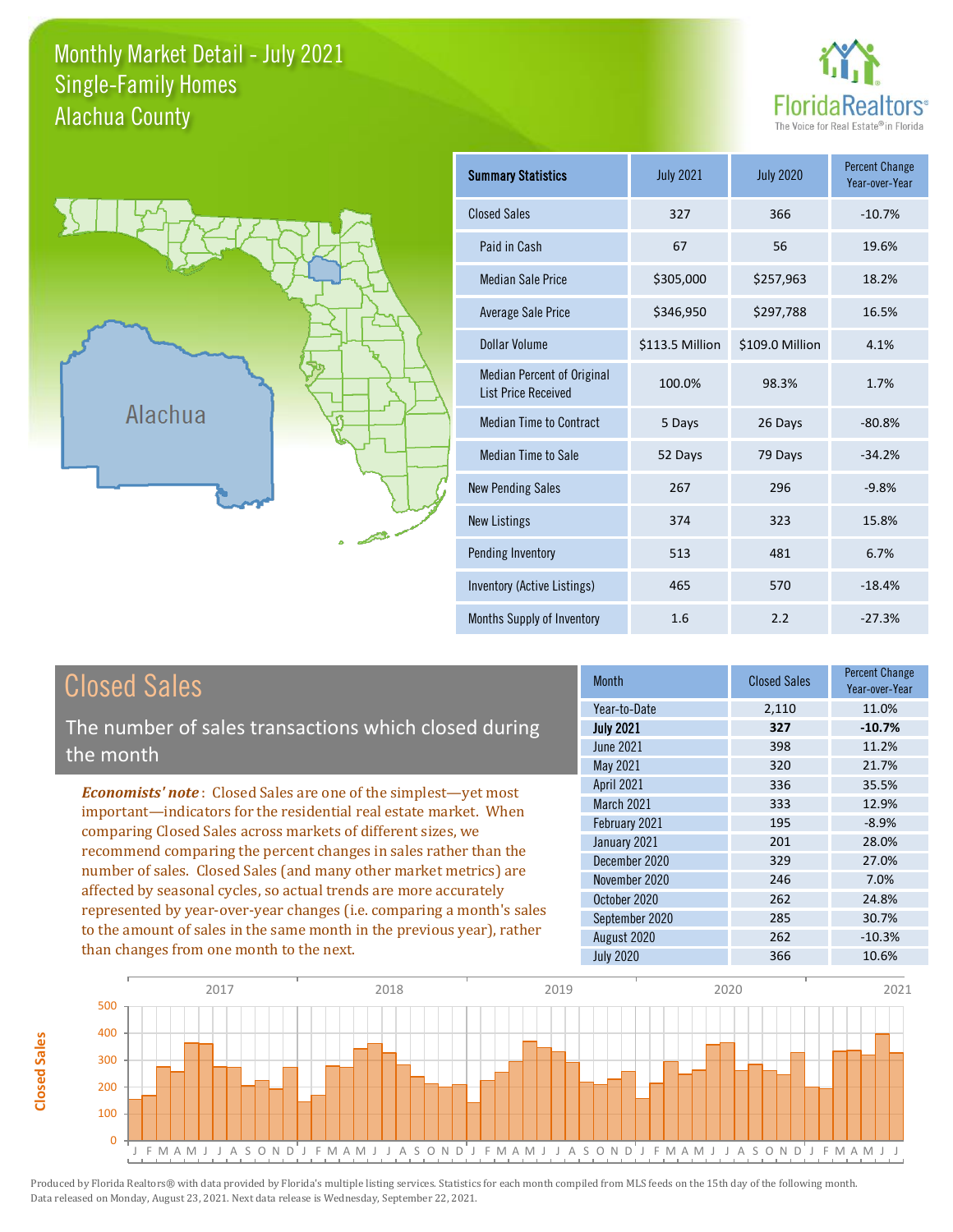

#### \$100,000 - \$149,999 13 -48.0% Sale Price Closed Sales Percent Change Year-over-Year Less than \$50,000 0 0 N/A  $$50.000 - $99.999$  3 -66.7% \$150,000 - \$199,999 20 -58.3%  $$200.000 - $249.999$  62 -28.7% \$400,000 - \$599,999 56 64.7% \$600,000 - \$999,999 20 0.0% *Economists' note:* Closed Sales are one of the simplest—yet most important—indicators for the residential real estate market. When comparing Closed Sales across markets of different sizes, we recommend comparing the percent changes in sales rather than the number of sales. Closed Sales (and many other market metrics) are affected by seasonal cycles, so actual trends are more accurately represented by year-over-year changes (i.e. comparing a month's sales to the amount of sales in the same month in the previous year), rather than changes from one month to the next. \$1,000,000 or more 4 100.0% \$250,000 - \$299,999 58 -3.3% \$300,000 - \$399,999 91 12.3% Closed Sales by Sale Price The number of sales transactions which closed during the month



### Median Time to Contract by Sale Price The median number of days between the listing date and contract date for all Closed Sales during the month

*Economists' note* : Like Time to Sale, Time to Contract is a measure of the length of the home selling process calculated for sales which closed during the month. The difference is that Time to Contract measures the number of days between the initial listing of a property and the signing of the contract which eventually led to the closing of the sale. When the gap between Median Time to Contract and Median Time to Sale grows, it is usually a sign of longer closing times and/or declining numbers of cash sales.

| <b>Sale Price</b>     | Median Time to<br>Contract | Percent Change<br>Year-over-Year |
|-----------------------|----------------------------|----------------------------------|
| Less than \$50,000    | (No Sales)                 | N/A                              |
| $$50,000 - $99,999$   | 91 Days                    | 279.2%                           |
| $$100,000 - $149,999$ | 6 Days                     | $-70.0%$                         |
| $$150,000 - $199,999$ | 8 Days                     | 14.3%                            |
| \$200,000 - \$249,999 | 4 Days                     | $-60.0%$                         |
| \$250,000 - \$299,999 | 4 Days                     | $-88.6%$                         |
| \$300,000 - \$399,999 | 4 Days                     | $-94.3%$                         |
| \$400,000 - \$599,999 | 8 Days                     | $-86.7%$                         |
| \$600,000 - \$999,999 | 22 Days                    | $-74.4%$                         |
| \$1,000,000 or more   | 65 Days                    | 1525.0%                          |



**Closed Sales**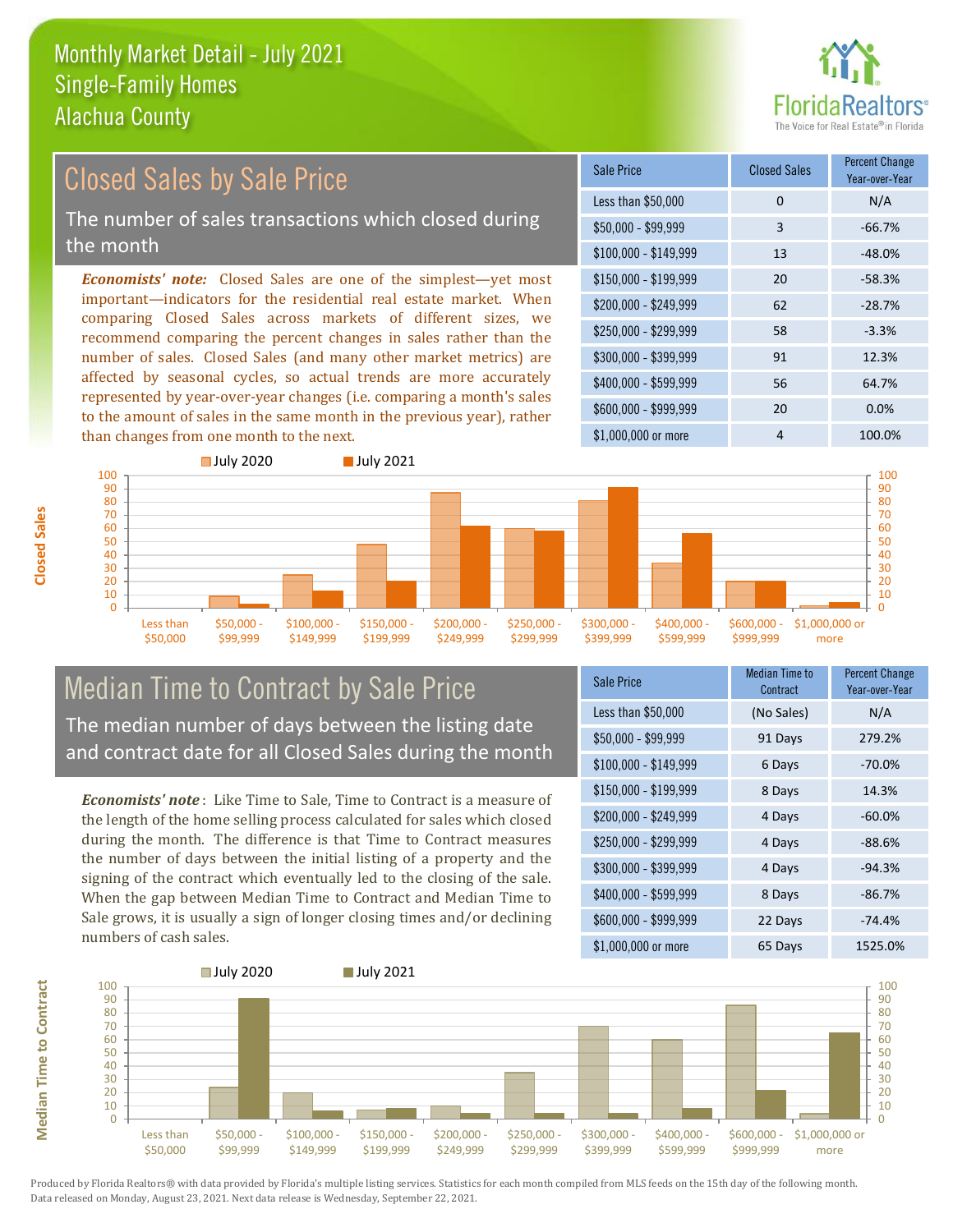

# New Listings by Initial Listing Price

The number of properties put onto the market during the month

*Economists' note:* New Listings tend to rise in delayed response to increasing prices, so they are often seen as a lagging indicator of market health. As prices rise, potential sellers raise their estimations of value—and in the most recent cycle, rising prices have freed up many potential sellers who were previously underwater on their mortgages. Note that in our calculations, we take care to not include properties that were recently taken off the market and quickly relisted, since these are not really *new* listings.

| <b>Initial Listing Price</b> | <b>New Listings</b> | <b>Percent Change</b><br>Year-over-Year |
|------------------------------|---------------------|-----------------------------------------|
| Less than \$50,000           | $\mathbf{1}$        | 0.0%                                    |
| $$50,000 - $99,999$          | 5                   | 0.0%                                    |
| $$100,000 - $149,999$        | 16                  | $-33.3%$                                |
| $$150,000 - $199,999$        | 43                  | 2.4%                                    |
| \$200,000 - \$249,999        | 62                  | $-16.2%$                                |
| \$250,000 - \$299,999        | 55                  | 3.8%                                    |
| \$300,000 - \$399,999        | 100                 | 40.8%                                   |
| \$400,000 - \$599,999        | 56                  | 51.4%                                   |
| \$600,000 - \$999,999        | 31                  | 181.8%                                  |
| \$1,000,000 or more          | 5                   | $0.0\%$                                 |



#### Inventory by Current Listing Price The number of property listings active at the end of the month

*Economists' note* : There are a number of ways to define and calculate Inventory. Our method is to simply count the number of active listings on the last day of the month, and hold this number to compare with the same month the following year. Inventory rises when New Listings are outpacing the number of listings that go off-market (regardless of whether they actually sell). Likewise, it falls when New Listings aren't keeping up with the rate at which homes are going off-market.

| <b>Current Listing Price</b> | Inventory | <b>Percent Change</b><br>Year-over-Year |
|------------------------------|-----------|-----------------------------------------|
| Less than \$50,000           | 6         | 500.0%                                  |
| $$50,000 - $99,999$          | 9         | $-47.1%$                                |
| $$100,000 - $149,999$        | 18        | $-21.7%$                                |
| $$150,000 - $199,999$        | 45        | 0.0%                                    |
| \$200,000 - \$249,999        | 44        | $-36.2%$                                |
| \$250,000 - \$299,999        | 62        | $-20.5%$                                |
| \$300,000 - \$399,999        | 110       | $-32.5%$                                |
| \$400,000 - \$599,999        | 84        | $-15.2%$                                |
| \$600,000 - \$999,999        | 62        | 14.8%                                   |
| \$1,000,000 or more          | 25        | 19.0%                                   |



Produced by Florida Realtors® with data provided by Florida's multiple listing services. Statistics for each month compiled from MLS feeds on the 15th day of the following month. Data released on Monday, August 23, 2021. Next data release is Wednesday, September 22, 2021.

**Inventory**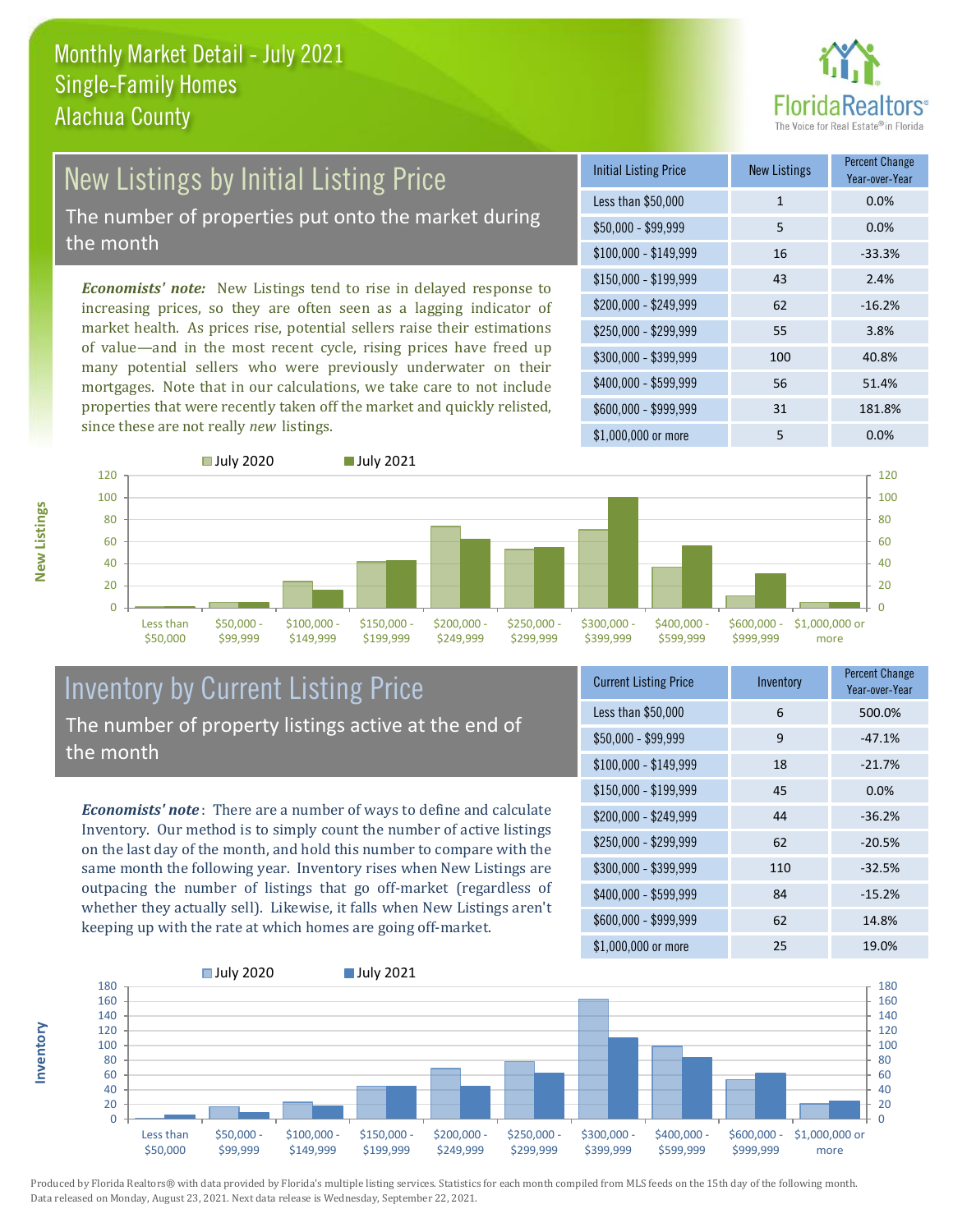#### Monthly Distressed Market - July 2021 Alachua County Single-Family Homes



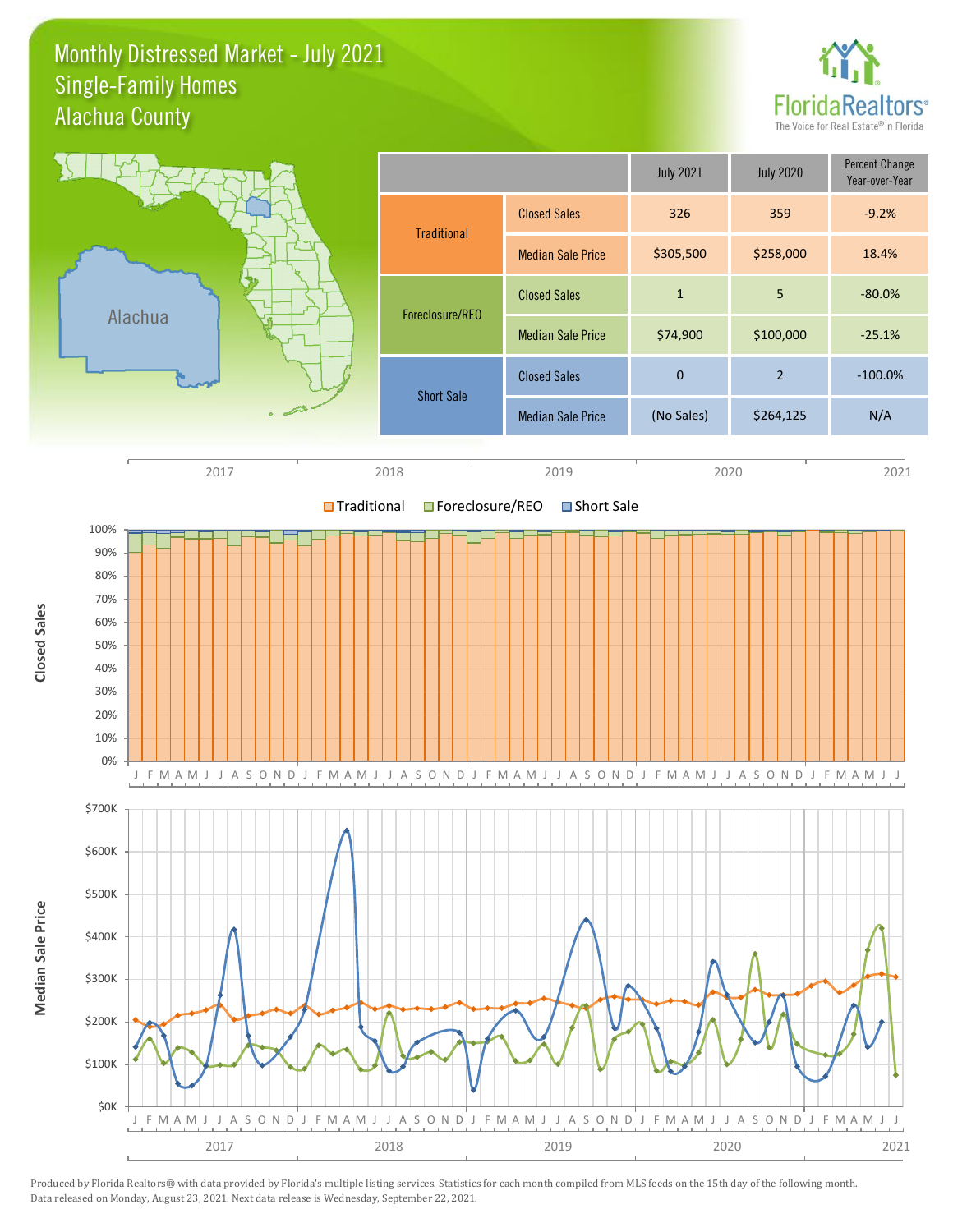Monthly Market Detail - July 2021 Alachua County Townhouses and Condos





| <b>Summary Statistics</b>                                       | <b>July 2021</b> | <b>July 2020</b> | <b>Percent Change</b><br>Year-over-Year |
|-----------------------------------------------------------------|------------------|------------------|-----------------------------------------|
| <b>Closed Sales</b>                                             | 101              | 85               | 18.8%                                   |
| Paid in Cash                                                    | 38               | 40               | $-5.0%$                                 |
| <b>Median Sale Price</b>                                        | \$153,500        | \$135,000        | 13.7%                                   |
| <b>Average Sale Price</b>                                       | \$165,500        | \$133,507        | 24.0%                                   |
| <b>Dollar Volume</b>                                            | \$16.7 Million   | \$11.3 Million   | 47.3%                                   |
| <b>Median Percent of Original</b><br><b>List Price Received</b> | 98.9%            | 97.2%            | 1.7%                                    |
| <b>Median Time to Contract</b>                                  | 11 Days          | 20 Days          | $-45.0%$                                |
| <b>Median Time to Sale</b>                                      | 60 Days          | 60 Days          | 0.0%                                    |
| <b>New Pending Sales</b>                                        | 85               | 78               | 9.0%                                    |
| <b>New Listings</b>                                             | 108              | 116              | $-6.9%$                                 |
| <b>Pending Inventory</b>                                        | 146              | 107              | 36.4%                                   |
| <b>Inventory (Active Listings)</b>                              | 136              | 167              | $-18.6%$                                |
| <b>Months Supply of Inventory</b>                               | 1.6              | 2.6              | $-38.5%$                                |

# Closed Sales

**Closed Sales**

**Closed Sales** 

The number of sales transactions which closed during the month

*Economists' note* : Closed Sales are one of the simplest—yet most important—indicators for the residential real estate market. When comparing Closed Sales across markets of different sizes, we recommend comparing the percent changes in sales rather than the number of sales. Closed Sales (and many other market metrics) are affected by seasonal cycles, so actual trends are more accurately represented by year-over-year changes (i.e. comparing a month's sales to the amount of sales in the same month in the previous year), rather than changes from one month to the next.

| <b>Month</b>      | <b>Closed Sales</b> | <b>Percent Change</b><br>Year-over-Year |
|-------------------|---------------------|-----------------------------------------|
| Year-to-Date      | 702                 | 43.6%                                   |
| <b>July 2021</b>  | 101                 | 18.8%                                   |
| June 2021         | 148                 | 57.4%                                   |
| May 2021          | 121                 | 98.4%                                   |
| <b>April 2021</b> | 99                  | 76.8%                                   |
| <b>March 2021</b> | 117                 | 34.5%                                   |
| February 2021     | 75                  | 31.6%                                   |
| January 2021      | 41                  | $-16.3%$                                |
| December 2020     | 83                  | 36.1%                                   |
| November 2020     | 38                  | $-2.6%$                                 |
| October 2020      | 75                  | 56.3%                                   |
| September 2020    | 56                  | 12.0%                                   |
| August 2020       | 82                  | $-13.7%$                                |
| <b>July 2020</b>  | 85                  | $-4.5%$                                 |

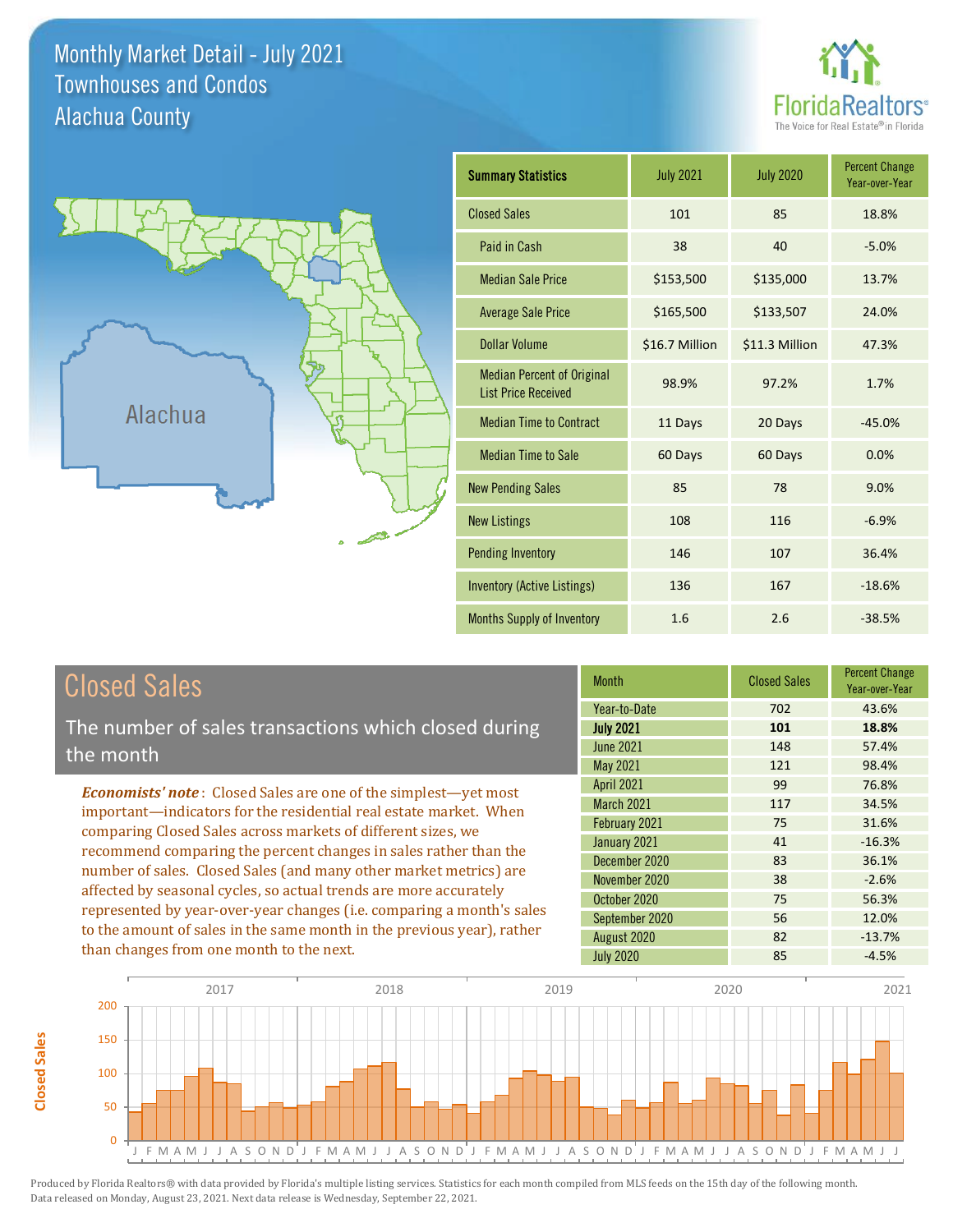

## Closed Sales by Sale Price

The number of sales transactions which closed during the month

*Economists' note:* Closed Sales are one of the simplest—yet most important—indicators for the residential real estate market. When comparing Closed Sales across markets of different sizes, we recommend comparing the percent changes in sales rather than the number of sales. Closed Sales (and many other market metrics) are affected by seasonal cycles, so actual trends are more accurately represented by year-over-year changes (i.e. comparing a month's sales to the amount of sales in the same month in the previous year), rather than changes from one month to the next.

| <b>Sale Price</b>     | <b>Closed Sales</b> | <b>Percent Change</b><br>Year-over-Year |
|-----------------------|---------------------|-----------------------------------------|
| Less than \$50,000    | $\mathbf{1}$        | $-80.0%$                                |
| $$50,000 - $99,999$   | 12                  | $-42.9%$                                |
| $$100,000 - $149,999$ | 32                  | 6.7%                                    |
| \$150,000 - \$199,999 | 31                  | 55.0%                                   |
| \$200,000 - \$249,999 | 13                  | 85.7%                                   |
| \$250,000 - \$299,999 | 9                   | 800.0%                                  |
| \$300,000 - \$399,999 | $\mathfrak{p}$      | 100.0%                                  |
| \$400,000 - \$599,999 | $\mathbf{1}$        | N/A                                     |
| \$600,000 - \$999,999 | $\Omega$            | N/A                                     |
| \$1,000,000 or more   | O                   | N/A                                     |



### Median Time to Contract by Sale Price The median number of days between the listing date and contract date for all Closed Sales during the month

*Economists' note* : Like Time to Sale, Time to Contract is a measure of the length of the home selling process calculated for sales which closed during the month. The difference is that Time to Contract measures the number of days between the initial listing of a property and the signing of the contract which eventually led to the closing of the sale. When the gap between Median Time to Contract and Median Time to Sale grows, it is usually a sign of longer closing times and/or declining numbers of cash sales.

| <b>Sale Price</b>     | Median Time to<br>Contract | <b>Percent Change</b><br>Year-over-Year |
|-----------------------|----------------------------|-----------------------------------------|
| Less than \$50,000    | 3 Days                     | $-98.7%$                                |
| \$50,000 - \$99,999   | 14 Days                    | $-50.0%$                                |
| $$100,000 - $149,999$ | 10 Days                    | $-28.6%$                                |
| $$150,000 - $199,999$ | 7 Days                     | 16.7%                                   |
| \$200,000 - \$249,999 | 12 Days                    | $-58.6%$                                |
| \$250,000 - \$299,999 | 97 Days                    | N/A                                     |
| \$300,000 - \$399,999 | 1 Day                      | $-98.5%$                                |
| \$400,000 - \$599,999 | 75 Days                    | N/A                                     |
| \$600,000 - \$999,999 | (No Sales)                 | N/A                                     |
| \$1,000,000 or more   | (No Sales)                 | N/A                                     |

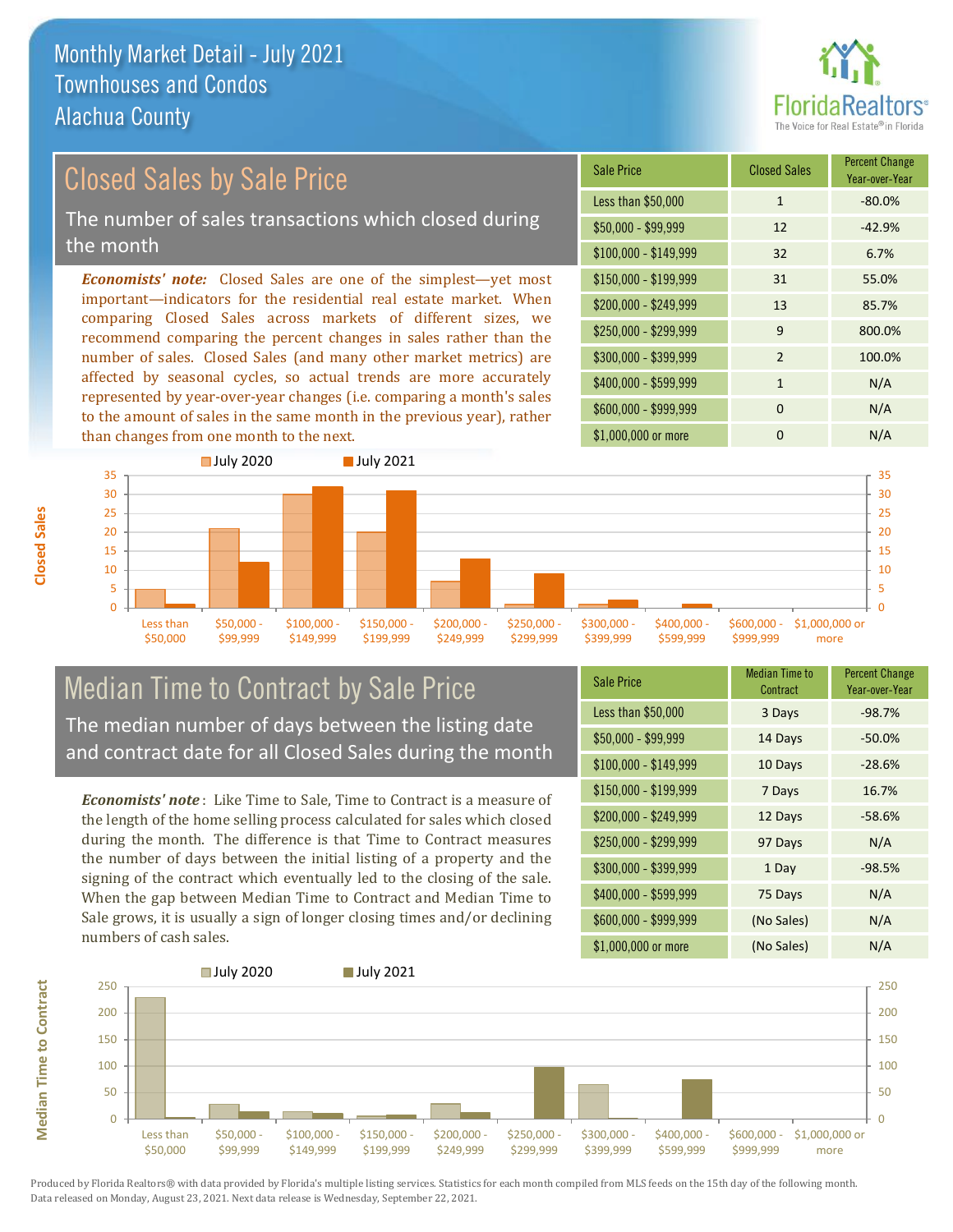

# New Listings by Initial Listing Price

The number of properties put onto the market during the month

*Economists' note:* New Listings tend to rise in delayed response to increasing prices, so they are often seen as a lagging indicator of market health. As prices rise, potential sellers raise their estimations of value—and in the most recent cycle, rising prices have freed up many potential sellers who were previously underwater on their mortgages. Note that in our calculations, we take care to not include properties that were recently taken off the market and quickly relisted, since these are not really *new* listings.

| <b>Initial Listing Price</b> | <b>New Listings</b> | <b>Percent Change</b><br>Year-over-Year |
|------------------------------|---------------------|-----------------------------------------|
| Less than \$50,000           | 0                   | $-100.0%$                               |
| \$50,000 - \$99,999          | 12                  | $-36.8%$                                |
| $$100,000 - $149,999$        | 50                  | 31.6%                                   |
| $$150,000 - $199,999$        | 37                  | 19.4%                                   |
| \$200,000 - \$249,999        | 9                   | $-30.8%$                                |
| \$250,000 - \$299,999        | $\Omega$            | $-100.0%$                               |
| \$300,000 - \$399,999        | $\Omega$            | $-100.0%$                               |
| \$400,000 - \$599,999        | $\Omega$            | N/A                                     |
| \$600,000 - \$999,999        | $\Omega$            | $-100.0%$                               |
| \$1,000,000 or more          | ŋ                   | N/A                                     |



## Inventory by Current Listing Price The number of property listings active at the end of the month

*Economists' note* : There are a number of ways to define and calculate Inventory. Our method is to simply count the number of active listings on the last day of the month, and hold this number to compare with the same month the following year. Inventory rises when New Listings are outpacing the number of listings that go off-market (regardless of whether they actually sell). Likewise, it falls when New Listings aren't keeping up with the rate at which homes are going off-market.

| <b>Current Listing Price</b> | Inventory | <b>Percent Change</b><br>Year-over-Year |
|------------------------------|-----------|-----------------------------------------|
| Less than \$50,000           | $\Omega$  | $-100.0%$                               |
| $$50,000 - $99,999$          | 23        | $-37.8%$                                |
| $$100,000 - $149,999$        | 47        | $-4.1%$                                 |
| $$150,000 - $199,999$        | 47        | 42.4%                                   |
| \$200,000 - \$249,999        | 9         | $-59.1%$                                |
| \$250,000 - \$299,999        | 7         | $-41.7%$                                |
| \$300,000 - \$399,999        | $\Omega$  | $-100.0%$                               |
| \$400,000 - \$599,999        | 3         | 0.0%                                    |
| \$600,000 - \$999,999        | $\Omega$  | $-100.0%$                               |
| \$1,000,000 or more          | ŋ         | N/A                                     |



Produced by Florida Realtors® with data provided by Florida's multiple listing services. Statistics for each month compiled from MLS feeds on the 15th day of the following month. Data released on Monday, August 23, 2021. Next data release is Wednesday, September 22, 2021.

**Inventory**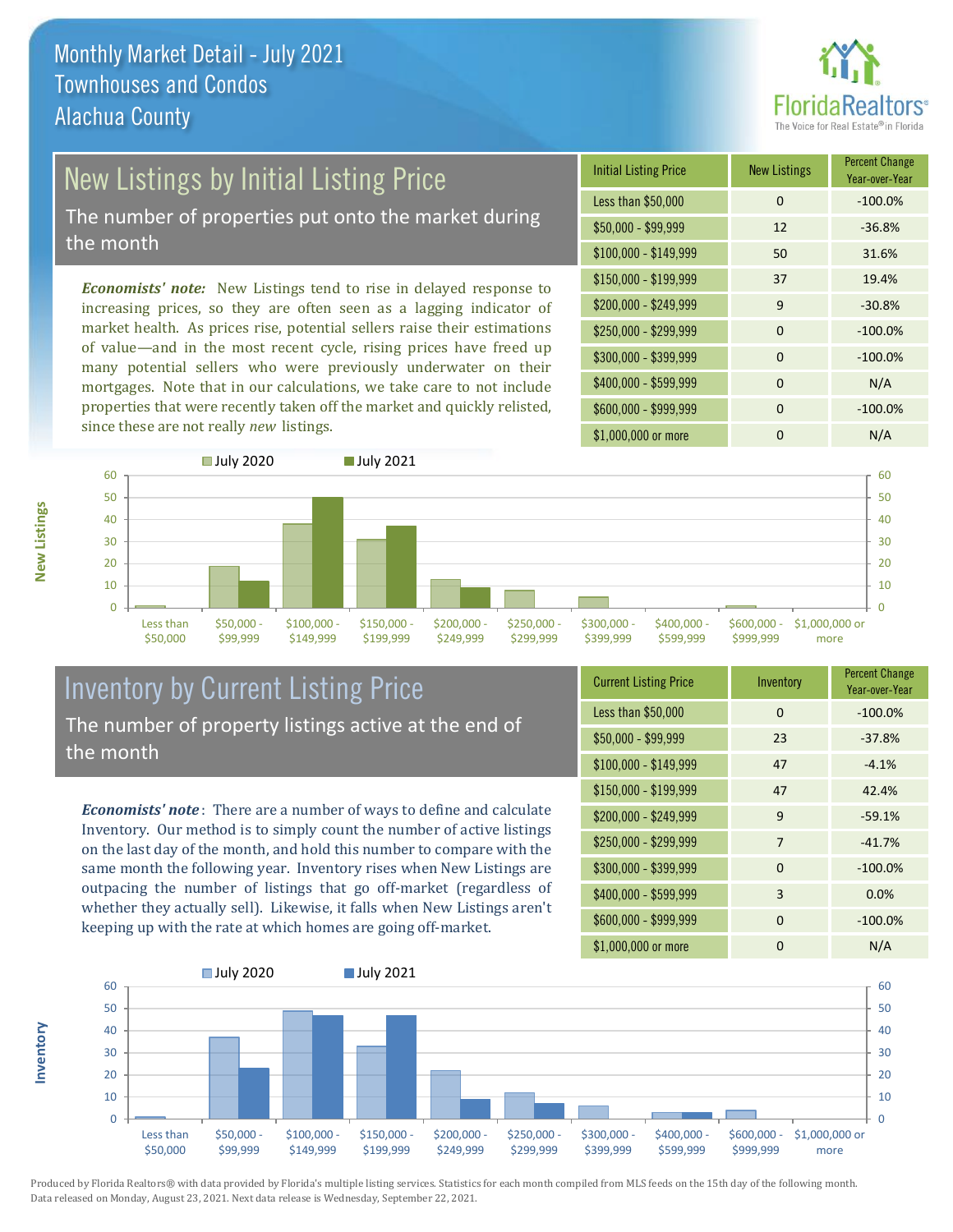Monthly Distressed Market - July 2021 Alachua County Townhouses and Condos



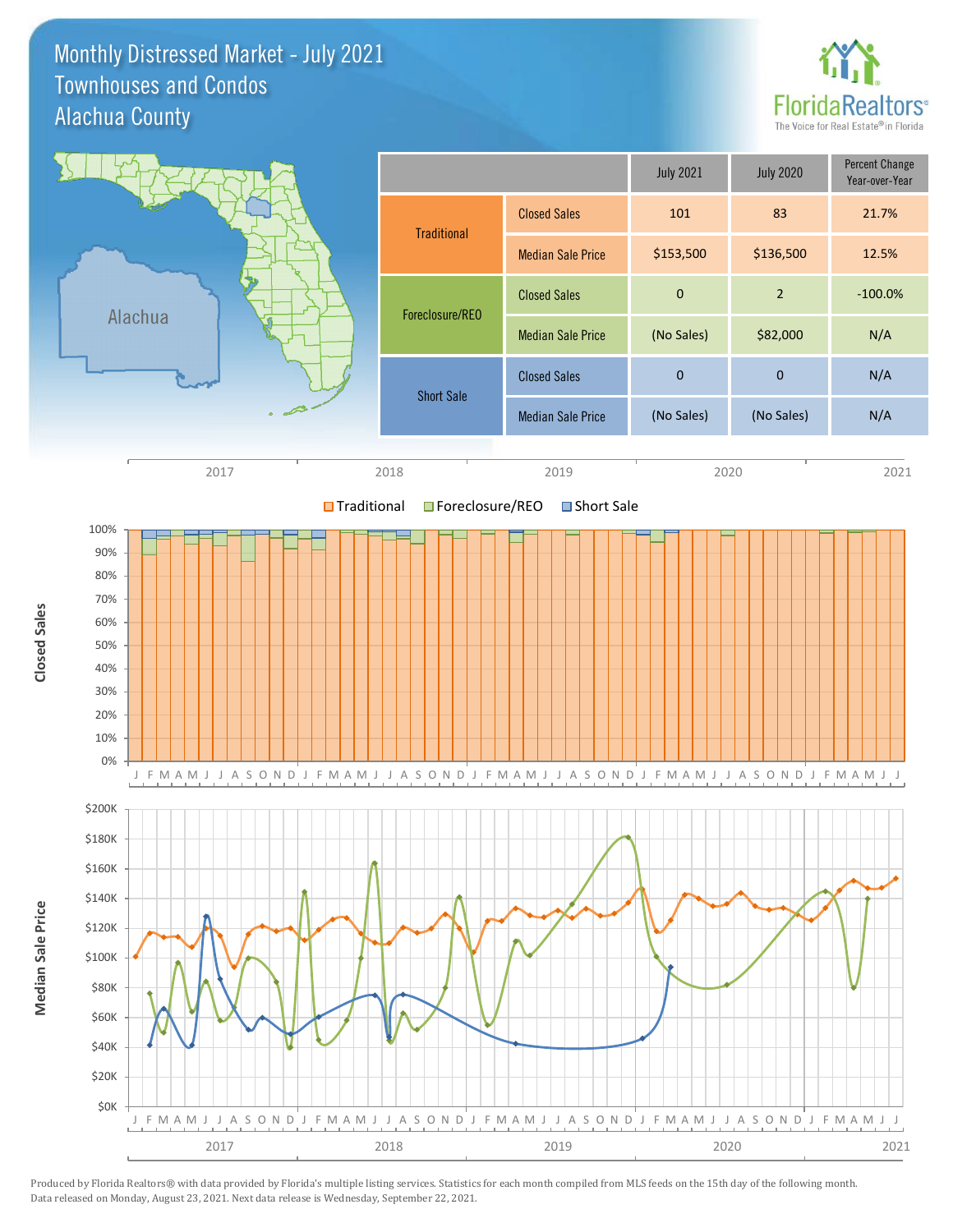Monthly Market Detail - July 2021 Alachua County Manufactured Homes

**Closed Sales**

**Closed Sales** 





| <b>Summary Statistics</b>                                       | <b>July 2021</b> | <b>July 2020</b> | <b>Percent Change</b><br>Year-over-Year |
|-----------------------------------------------------------------|------------------|------------------|-----------------------------------------|
| <b>Closed Sales</b>                                             | 9                | 15               | $-40.0%$                                |
| Paid in Cash                                                    | $\overline{4}$   | $\overline{7}$   | $-42.9%$                                |
| <b>Median Sale Price</b>                                        | \$140,000        | \$108,000        | 29.6%                                   |
| <b>Average Sale Price</b>                                       | \$149,100        | \$105,433        | 41.4%                                   |
| Dollar Volume                                                   | \$1.3 Million    | \$1.6 Million    | $-15.1%$                                |
| <b>Median Percent of Original</b><br><b>List Price Received</b> | 97.4%            | 93.3%            | 4.4%                                    |
| <b>Median Time to Contract</b>                                  | 30 Days          | 29 Days          | 3.4%                                    |
| <b>Median Time to Sale</b>                                      | 62 Days          | 77 Days          | $-19.5%$                                |
| <b>New Pending Sales</b>                                        | 17               | 18               | $-5.6%$                                 |
| <b>New Listings</b>                                             | 16               | 10               | 60.0%                                   |
| Pending Inventory                                               | 30               | 39               | $-23.1%$                                |
| Inventory (Active Listings)                                     | 27               | 22               | 22.7%                                   |
| Months Supply of Inventory                                      | 2.3              | 2.0              | 15.0%                                   |

| <b>Closed Sales</b>                                                                                                                                                                                                                                                                                                                                                                                       | <b>Month</b>      | <b>Closed Sales</b> | <b>Percent Change</b><br>Year-over-Year |
|-----------------------------------------------------------------------------------------------------------------------------------------------------------------------------------------------------------------------------------------------------------------------------------------------------------------------------------------------------------------------------------------------------------|-------------------|---------------------|-----------------------------------------|
|                                                                                                                                                                                                                                                                                                                                                                                                           | Year-to-Date      | 82                  | 10.8%                                   |
| The number of sales transactions which closed during                                                                                                                                                                                                                                                                                                                                                      | <b>July 2021</b>  | 9                   | $-40.0%$                                |
| the month                                                                                                                                                                                                                                                                                                                                                                                                 | <b>June 2021</b>  | 13                  | $-23.5%$                                |
|                                                                                                                                                                                                                                                                                                                                                                                                           | May 2021          | 20                  | 81.8%                                   |
| <b>Economists' note:</b> Closed Sales are one of the simplest—yet most                                                                                                                                                                                                                                                                                                                                    | April 2021        | 11                  | 10.0%                                   |
| important—indicators for the residential real estate market. When                                                                                                                                                                                                                                                                                                                                         | <b>March 2021</b> | 12                  | 33.3%                                   |
| comparing Closed Sales across markets of different sizes, we                                                                                                                                                                                                                                                                                                                                              | February 2021     | 9                   | 800.0%                                  |
| recommend comparing the percent changes in sales rather than the<br>number of sales. Closed Sales (and many other market metrics) are<br>affected by seasonal cycles, so actual trends are more accurately<br>represented by year-over-year changes (i.e. comparing a month's sales<br>to the amount of sales in the same month in the previous year), rather<br>than changes from one month to the next. | January 2021      | 8                   | $-27.3%$                                |
|                                                                                                                                                                                                                                                                                                                                                                                                           | December 2020     | 12                  | 20.0%                                   |
|                                                                                                                                                                                                                                                                                                                                                                                                           | November 2020     | 8                   | $0.0\%$                                 |
|                                                                                                                                                                                                                                                                                                                                                                                                           | October 2020      | 12                  | 20.0%                                   |
|                                                                                                                                                                                                                                                                                                                                                                                                           | September 2020    | 11                  | $-31.3%$                                |
|                                                                                                                                                                                                                                                                                                                                                                                                           | August 2020       | 14                  | 27.3%                                   |
|                                                                                                                                                                                                                                                                                                                                                                                                           | <b>July 2020</b>  | 15                  | 66.7%                                   |

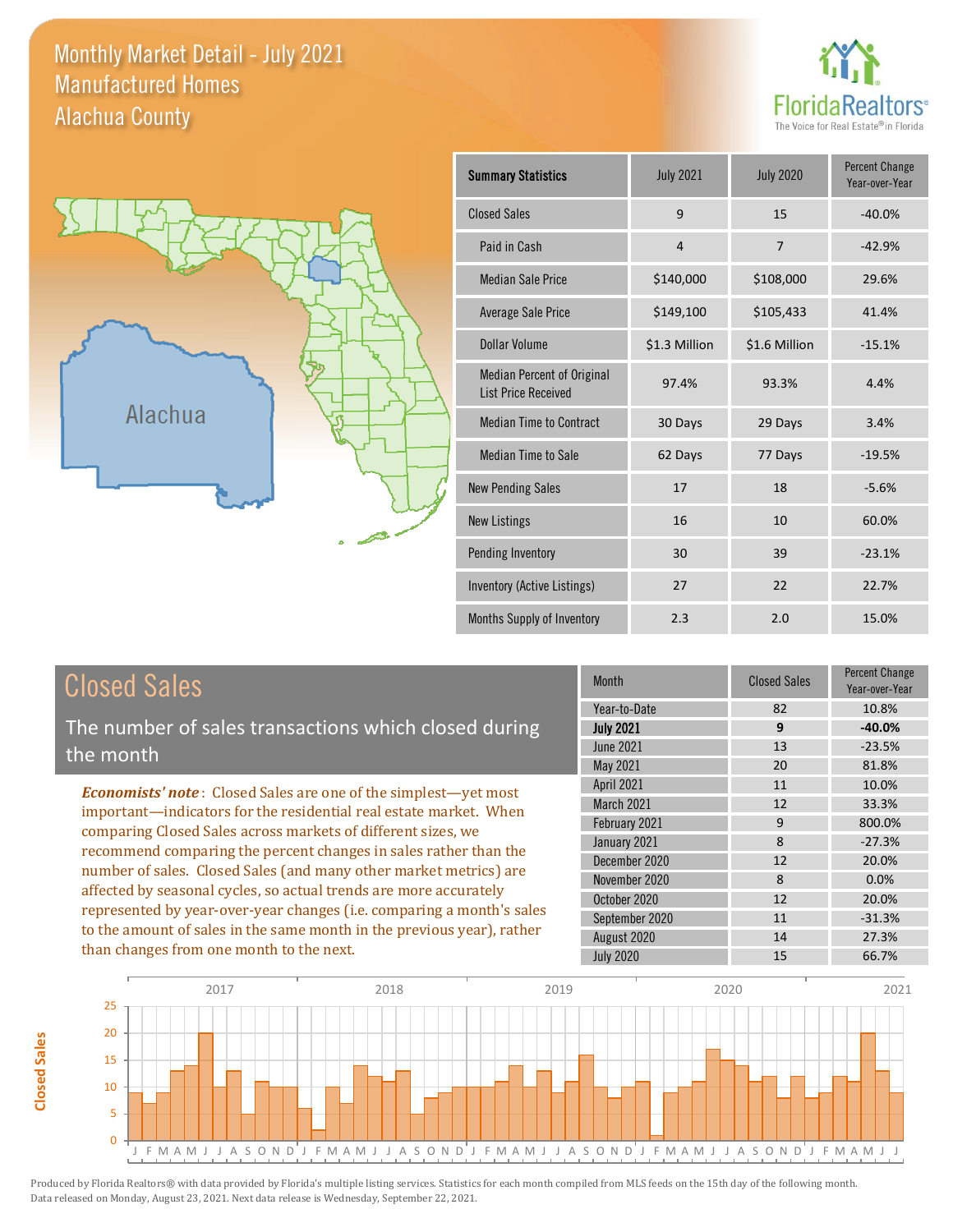

#### \$100,000 - \$149,999 2 -75.0% Sale Price Closed Sales Percent Change Year-over-Year Less than \$50,000 1 1 -50.0% \$50,000 - \$99,999 2 -50.0% \$150,000 - \$199,999 1 1 N/A \$200,000 - \$249,999 1 0.0% *Economists' note:* Closed Sales are one of the simplest—yet most important—indicators for the residential real estate market. When comparing Closed Sales across markets of different sizes, we recommend comparing the percent changes in sales rather than the number of sales. Closed Sales (and many other market metrics) are \$250,000 - \$299,999 2 N/A \$300,000 - \$399,999 0 0 N/A Closed Sales by Sale Price The number of sales transactions which closed during the month

affected by seasonal cycles, so actual trends are more accurately represented by year-over-year changes (i.e. comparing a month's sales to the amount of sales in the same month in the previous year), rather than changes from one month to the next.



#### Median Time to Contract by Sale Price The median number of days between the listing date and contract date for all Closed Sales during the month

*Economists' note* : Like Time to Sale, Time to Contract is a measure of the length of the home selling process calculated for sales which closed during the month. The difference is that Time to Contract measures the number of days between the initial listing of a property and the signing of the contract which eventually led to the closing of the sale. When the gap between Median Time to Contract and Median Time to Sale grows, it is usually a sign of longer closing times and/or declining numbers of cash sales.

| <b>Sale Price</b>     | <b>Median Time to</b><br>Contract | <b>Percent Change</b><br>Year-over-Year |
|-----------------------|-----------------------------------|-----------------------------------------|
| Less than \$50,000    | 9 Days                            | $-90.4%$                                |
| $$50,000 - $99,999$   | 130 Days                          | 0.0%                                    |
| $$100,000 - $149,999$ | 65 Days                           | 140.7%                                  |
| $$150,000 - $199,999$ | 35 Days                           | N/A                                     |
| \$200,000 - \$249,999 | 30 Days                           | 1400.0%                                 |
| \$250,000 - \$299,999 | 3 Days                            | N/A                                     |
| \$300,000 - \$399,999 | (No Sales)                        | N/A                                     |
| \$400,000 - \$599,999 | (No Sales)                        | N/A                                     |
| \$600,000 - \$999,999 | (No Sales)                        | N/A                                     |
| \$1,000,000 or more   | (No Sales)                        | N/A                                     |

 $$400,000 - $599,999$  0 N/A \$600,000 - \$999,999 0 0 N/A



**Closed Sales**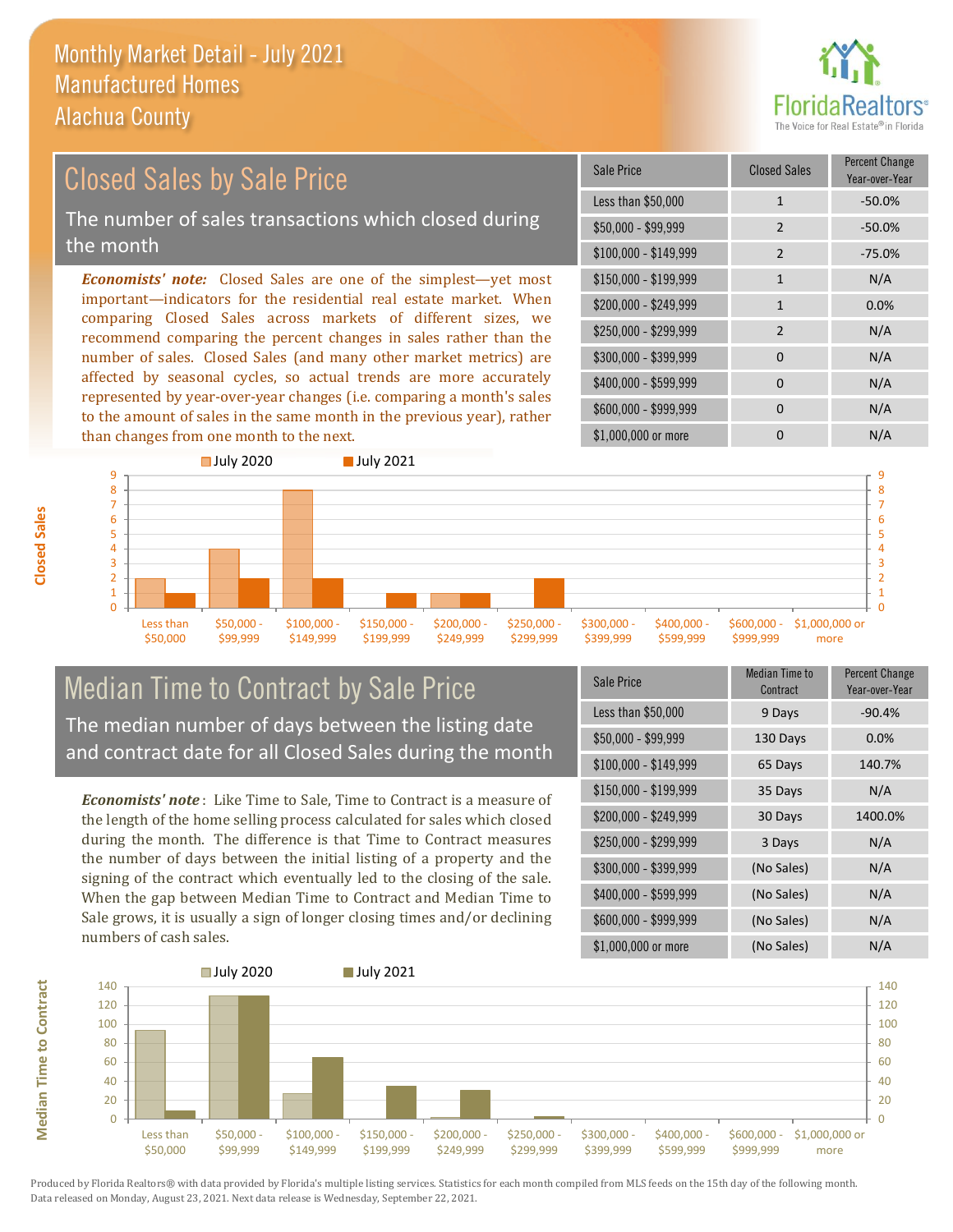

# New Listings by Initial Listing Price The number of properties put onto the market during

the month

*Economists' note:* New Listings tend to rise in delayed response to increasing prices, so they are often seen as a lagging indicator of market health. As prices rise, potential sellers raise their estimations of value—and in the most recent cycle, rising prices have freed up many potential sellers who were previously underwater on their mortgages. Note that in our calculations, we take care to not include properties that were recently taken off the market and quickly relisted, since these are not really *new* listings.

| <b>Initial Listing Price</b> | New Listings | <b>Percent Change</b><br>Year-over-Year |
|------------------------------|--------------|-----------------------------------------|
| Less than \$50,000           | $\mathbf{1}$ | N/A                                     |
| $$50,000 - $99,999$          | 3            | $-25.0%$                                |
| $$100,000 - $149,999$        | 4            | 100.0%                                  |
| $$150,000 - $199,999$        | 2            | $-33.3%$                                |
| \$200,000 - \$249,999        | 5            | N/A                                     |
| \$250,000 - \$299,999        | $\Omega$     | N/A                                     |
| \$300,000 - \$399,999        | $\mathbf{1}$ | N/A                                     |
| \$400,000 - \$599,999        | 0            | $-100.0%$                               |
| \$600,000 - \$999,999        | $\Omega$     | N/A                                     |
| \$1,000,000 or more          |              | N/A                                     |



### Inventory by Current Listing Price The number of property listings active at the end of the month

*Economists' note* : There are a number of ways to define and calculate Inventory. Our method is to simply count the number of active listings on the last day of the month, and hold this number to compare with the same month the following year. Inventory rises when New Listings are outpacing the number of listings that go off-market (regardless of whether they actually sell). Likewise, it falls when New Listings aren't keeping up with the rate at which homes are going off-market.

| <b>Current Listing Price</b> | Inventory      | Percent Change<br>Year-over-Year |
|------------------------------|----------------|----------------------------------|
| Less than \$50,000           | 1              | N/A                              |
| $$50,000 - $99,999$          | $\overline{2}$ | $-71.4%$                         |
| $$100,000 - $149,999$        | 9              | 80.0%                            |
| $$150,000 - $199,999$        | 5              | 66.7%                            |
| \$200,000 - \$249,999        | 5              | 400.0%                           |
| \$250,000 - \$299,999        | $\mathbf{1}$   | 0.0%                             |
| \$300,000 - \$399,999        | $\overline{2}$ | 100.0%                           |
| \$400,000 - \$599,999        | $\overline{2}$ | 0.0%                             |
| \$600,000 - \$999,999        | $\Omega$       | N/A                              |
| \$1,000,000 or more          | O              | $-100.0\%$                       |



Produced by Florida Realtors® with data provided by Florida's multiple listing services. Statistics for each month compiled from MLS feeds on the 15th day of the following month. Data released on Monday, August 23, 2021. Next data release is Wednesday, September 22, 2021.

**Inventory**